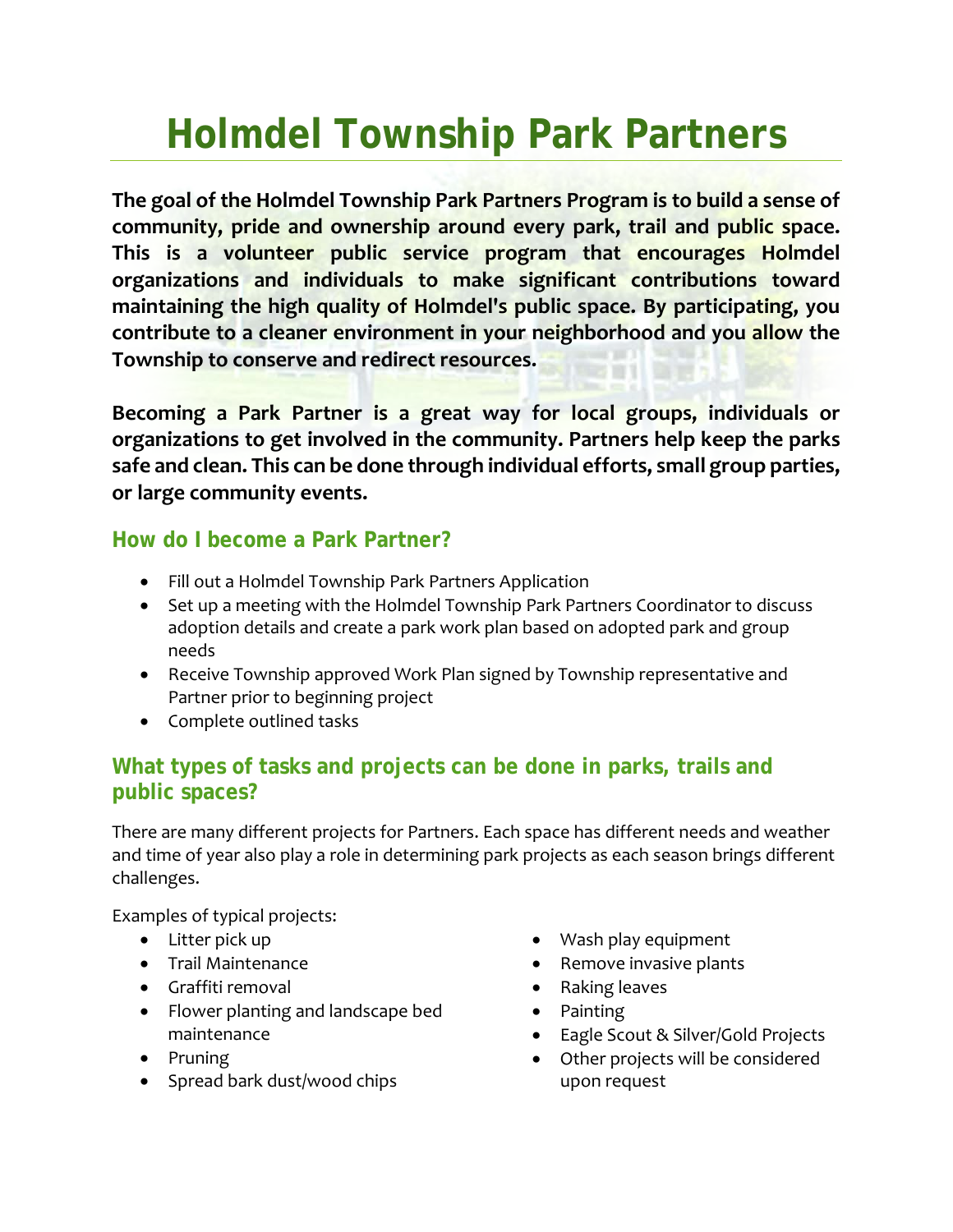# **Who can participate?**

Local groups, families, individuals, businesses or other organizations can become Park Partners. These may include:

- Businesses
- Civic groups
- Individuals
- Neighborhood associations
- Religious organizations
- Schools (school groups and teams)
- Service organizations
- Other community organizations

#### **What is the time commitment?**

Commitments vary depending on the project proposal and written work plan agreement. Projects can last one day or through the course of an entire year. No project will last longer than a calendar year. Partners wishing to continue work should reapply each year.

#### **Is it free to become a Park Partner?**

It is free; however, time commitments are needed to complete outlined tasks.

This is a volunteer program and no monetary compensation will be made by the Township. The Township may provide supplies and equipment necessary to complete the outlined tasks.

# **What are the Park Partners Guidelines?**

Due to safety and liability issues, strict guidelines are in place. Violators of policies and procedures will be removed from the program.

- Under no circumstances shall work be completed without a signed work plan agreement and proper waivers being submitted.
- The parks/trails/spaces will be assigned to groups on a first-come, first-served basis to be determined by the Park Partners Coordinator.
- Each group will receive volunteer waiver forms that must be completed annually and prior to any work being started.
- Work is to be completed during park hours only.
- All participants should be over the age of 18 or accompanied by an adult.
- Appropriate clothing and gloves as well as any safety equipment identified by Township personnel should be worn at all times.
- All participants are to follow the park policies set by the Township.